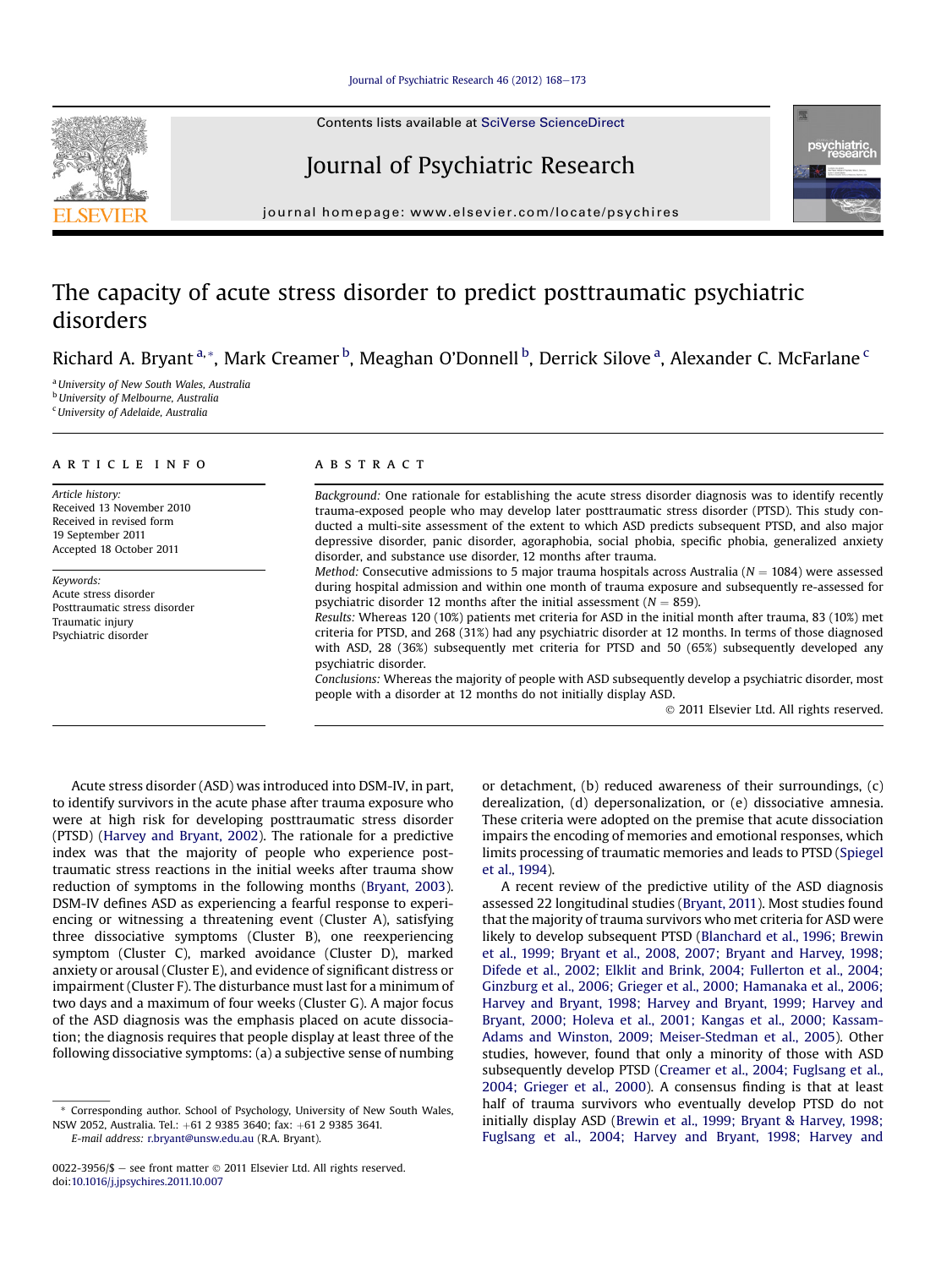Bryant, 1999; Harvey and Bryant, 2000; Holeva et al., 2001; Staab et al., 1996). There is some evidence that the requirement to meet the dissociative criteria of ASD may limits the category's capacity to predict subsequent PTSD (Bryant, 2011).

An outstanding issue is the extent to which ASD predicts other psychiatric disorders. Increasing evidence indicates that many trauma survivors experience a range of psychiatric disorders including mood and anxiety disorders (Blanchard et al., 1995; O'Donnell et al., 2004; Shalev et al., 1998; Zatzick et al., 2003). Accordingly, it is important to expand the scope of studies to identify in the acute phase those patients who are high risk for a range of subsequent psychiatric disorders. To this end, we conducted a longitudinal study of survivors of traumatic injury across 5 major hospitals. We have previously reported in this study that at 12 months following trauma exposure, major depressive disorder (MDD), generalized anxiety disorder (GAD), and agoraphobia were reported as frequently as PTSD (Bryant et al., 2010). Here we report on analyses that evaluated the capacity of ASD in the initial month after trauma to predict a range of psychiatric disorders, including PTSD, MDD, GAD, panic disorder, agoraphobia, social phobia, specific phobia, obsessive compulsive disorder, and substance use disorder 12 months later.

## 1. Method

### 1.1. Participants

Randomized admissions to five level 1 trauma centers across Australia were recruited into the study between April 2004 and April 2005. The study was approved by the Research and Ethics Committee at each hospital. Inclusion criteria included hospital admissions following traumatic injury who were aged between 18 and 70 years of age; could understand and speak English proficiently; and had a hospital admission of greater than 24 h following traumatic injury. This last inclusion criterion was adopted because of the difficulty in locating and recruiting patients who remained in hospital for less than a day. Individuals were excluded from the study if they; were currently psychotic or suicidal; were non Australian visitors, cognitively impaired, or under police guard; or had moderate or severe head injury; we included participants with mild traumatic brain injury (MTBI: American Congress of Rehabilitation Medicine, 1993). Individuals who met entry criteria were randomly selected using an automated, random assignment procedure, stratified by length of stay. This approach was adopted to ensure that we did not differentially recruit patients who had longer hospital stays because they may be more accessible.

There were 1477 trauma patients who met inclusion criteria, and 1129 agreed to participate and completed the initial assessment (76%). Table 1 presents the sample characteristics. and the mean Injury Severity Score (ISS) (American Association for Automotive Medicine, 1990) was 10.75 ( $SD = 7.96$ ). Individuals who refused to participate in the current study did not differ from participants in terms of gender ( $\chi^2$  = .80, df = 1, p = .23), length of hospital admission  $(t(df = 1475) = .03, p = .88)$ , Injury Severity Score (American Association for Automotive Medicine, 1990) ( $t(df = 1419) = 1.1$ ,  $p = .16$ ), or age ( $t(df = 1475) = 1.6$ ,  $p = .14$ ). At the 12-months follow-up assessment, 859 participants completed the assessment, representing 79% of the initial sample. Participants at the follow-up assessment did not differ from those who did not participate in terms of gender  $(\chi^2 = .32, df = 1, p = .57)$ , length of hospital admission (t(1082) = 1.47,  $p = .14$ ), or MTBI ( $\chi^2 = .34$ ,  $df = 1$ ,  $p = .56$ ). Drop outs were more likely to have a lower ISS (9.70  $\pm$  7.12 vs 11.29  $\pm$  8.18) (t(1054) = 2.76,  $p = .006$ ), be younger (35.27years  $\pm$  12.92 vs 38.78  $\pm$  13.73)  $(t(1082) = 3.77, p = .001)$ , and have higher acute CAPS scores

#### Table 1

Demographic characteristics of the sample according to acute stress disorder diagnosis.

|                          | No ASD       | <b>ASD</b> | Total        |
|--------------------------|--------------|------------|--------------|
|                          | $\%$ $(N)$   | $\%$ (N)   | $\%$ (N)     |
|                          | $[N = 1009]$ | $[120]$    | $[N = 1129]$ |
| Age (years)              |              |            |              |
| $24$                     | 21 (216)     | 22(27)     | 21 (242)     |
| $25 - 34$                | 22 (218)     | 31 (37)    | 22 (254)     |
| $35 - 44$                | 23 (229)     | 23(27)     | 23 (256)     |
| $45 - 54$                | 20 (203)     | 15(19)     | 20 (222)     |
| $55 - 64$                | 11 (116)     | 9(8)       | 11 (126)     |
| $64+$                    | 3(27)        | 1(1)       | 2(28)        |
| Gender                   |              |            |              |
| Male                     | 76 (764)     | 55 (66)    | 74 (830)     |
| Female                   | 24 (245)     | 45 (54)    | 26 (299)     |
| Type of injury           |              |            |              |
| Transport                | 65 (656)     | 62(75)     | 65 (731)     |
| Assault                  | 50(5)        | 16(19)     | 6(69)        |
| <b>Traumatic Fall</b>    | 15 (154)     | 11(13)     | 15 (167)     |
| Work Injury              | 7(7)         | 4(5)       | 7(76)        |
| Other Injury             | 8(77)        | 8(7)       | 7(76)        |
| Injury severity score    |              |            |              |
| Minimum                  | 6(62)        | 11(13)     | 7(75)        |
| Moderate                 | 27 (260)     | 32(36)     | 28 (296)     |
| Serious                  | 45 (430)     | 35(40)     | 44 (470)     |
| Severe                   | 15 (141)     | 15(17)     | 15 (158)     |
| Critical                 | 7(70)        | 7(8)       | 7(8)         |
| <b>Marital</b> status    |              |            |              |
| Married/de facto         | 50 (462)     | 36(36)     | 49 (498)     |
| Single                   | 50 (460)     | 65(65)     | 51 (525)     |
| <b>Employment status</b> |              |            |              |
| Employed                 | 78 (728)     | 60(60)     | 77 (788)     |
| Unemployed               | 22 (569)     | 40 (40)    | 23 (239)     |
| Education                |              |            |              |
| High school              | 38 (341)     | 56 (56)    | 39 (397)     |
| Additional education     | 62 (569)     | 44 (44)    | 61 (613)     |

 $(21.87 \pm 19.23 \text{ vs } 16.99 \pm 15.55)$   $(t(1082) = 4.31, p = .001)$  than those who did participate.

#### 1.2. Procedure

Following written informed consent, a trained clinician assessed for ASD using the Clinician Administered PTSD Scale (Blake et al., 1995). The CAPS is a structured clinical interview that possesses good sensitivity (.84) and specificity (.95) relative to the SCID PTSD diagnosis, and also possesses sound test-retest reliability (.90). We adopted the ' $2-1$ ' scoring system of the CAPS, in which presence of a symptom was defined as at least a frequency score of 2 and an intensity score of 1 (Blake et al., 1995). In addition to the 17 PTSD symptoms, the CAPS also includes items pertaining to the dissociative symptoms required for an ASD diagnosis. Accordingly, the CAPS permits a structured assessment of the ASD criteria.

At 12 months after injury, participants were contacted by telephone and completed the CAPS to assess current prevalence of PTSD related to the original traumatic injury. At the 12 months assessment, the Mini-International Neuropsychiatric Interview (version 5.5; MINI) (Sheehan et al., 1998) was used to assess for other psychiatric disorders. The MINI is a short, structured diagnostic interview based on the DSM-IV and the ICD-10 classification of mental illness. We used the MINI to identify MDD, panic disorder, agoraphobia, social phobia, OCD, GAD, specific phobia, and substance abuse/dependence. Satisfaction of diagnostic criteria followed the prescribed timeframes stipulated in DSM-IV criteria (specifically, two weeks for MDD, a month for panic disorder and 6 months for GAD). All assessments were audio-recorded to ensure ongoing adherence to the protocol. Five percent of all CAPS and